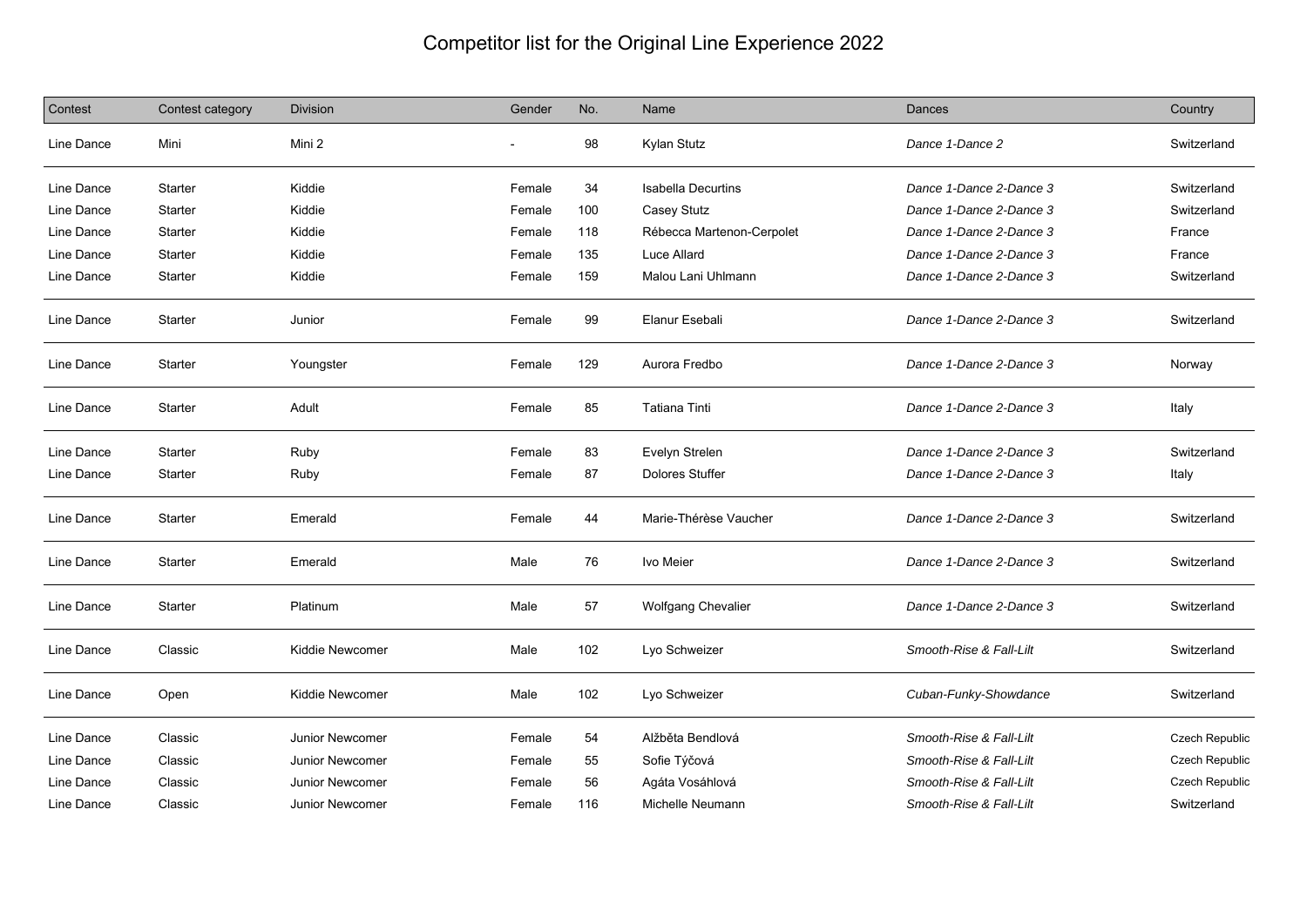| Line Dance | Classic | Junior Newcomer       | Female | 154 | Anezka Gelnarova    | Smooth-Rise & Fall-Lilt | <b>Czech Republic</b> |
|------------|---------|-----------------------|--------|-----|---------------------|-------------------------|-----------------------|
| Line Dance | Classic | Junior Newcomer       | Male   | 114 | Jaden Stutz         | Smooth-Rise & Fall-Lilt | Switzerland           |
| Line Dance | Open    | Junior Newcomer       | Female | 54  | Alžběta Bendlová    | Cuban-Funky-Showdance   | Czech Republic        |
| Line Dance | Open    | Junior Newcomer       | Female | 55  | Sofie Týčová        | Cuban-Funky-Showdance   | Czech Republic        |
| Line Dance | Open    | Junior Newcomer       | Female | 56  | Agáta Vosáhlová     | Cuban-Funky-Showdance   | Czech Republic        |
| Line Dance | Open    | Junior Newcomer       | Female | 116 | Michelle Neumann    | Cuban-Funky-Showdance   | Switzerland           |
| Line Dance | Open    | Junior Newcomer       | Female | 154 | Anezka Gelnarova    | Cuban-Funky-Showdance   | Czech Republic        |
| Line Dance | Open    | Junior Newcomer       | Male   | 114 | Jaden Stutz         | Cuban-Funky-Showdance   | Switzerland           |
| Line Dance | Classic | Youngster Newcomer    | Female | 101 | Jasmin Juhasz       | Smooth-Rise & Fall-Lilt | Switzerland           |
| Line Dance | Classic | Youngster Newcomer    | Female | 120 | Lotte Puelinckx     | Smooth-Rise & Fall-Lilt | Netherlands           |
| Line Dance | Open    | Youngster Newcomer    | Female | 101 | Jasmin Juhasz       | Cuban-Funky-Showdance   | Switzerland           |
| Line Dance | Open    | Youngster Newcomer    | Female | 120 | Lotte Puelinckx     | Cuban-Funky-Showdance   | Netherlands           |
| Line Dance | Classic | <b>Adult Newcomer</b> | Female | 3   | Demi Mientjes       | Smooth-Rise & Fall-Lilt | Netherlands           |
| Line Dance | Open    | <b>Adult Newcomer</b> | Female | 3   | Demi Mientjes       | Cuban-Funky-Showdance   | Netherlands           |
| Line Dance | Classic | Jade Newcomer         | Male   | 61  | Denis Deillon       | Smooth-Rise & Fall-Lilt | Switzerland           |
| Line Dance | Open    | Jade Newcomer         | Male   | 61  | Denis Deillon       | Cuban-Funky-Showdance   | Switzerland           |
| Line Dance | Classic | Pearl Newcomer        | Female | 86  | Aksana Serankova    | Smooth-Rise & Fall-Lilt | Italy                 |
| Line Dance | Classic | <b>Ruby Newcomer</b>  | Female | 66  | Edita Vyšniauskienė | Smooth-Rise & Fall-Lilt | Lithuania             |
| Line Dance | Classic | <b>Ruby Newcomer</b>  | Male   | 163 | Paul van de Vyver   | Smooth-Rise & Fall-Lilt | Belgium               |
| Line Dance | Open    | <b>Ruby Newcomer</b>  | Female | 66  | Edita Vyšniauskienė | Cuban-Funky-Showdance   | Lithuania             |
| Line Dance | Open    | <b>Ruby Newcomer</b>  | Male   | 163 | Paul van de Vyver   | Cuban-Funky-Showdance   | Belgium               |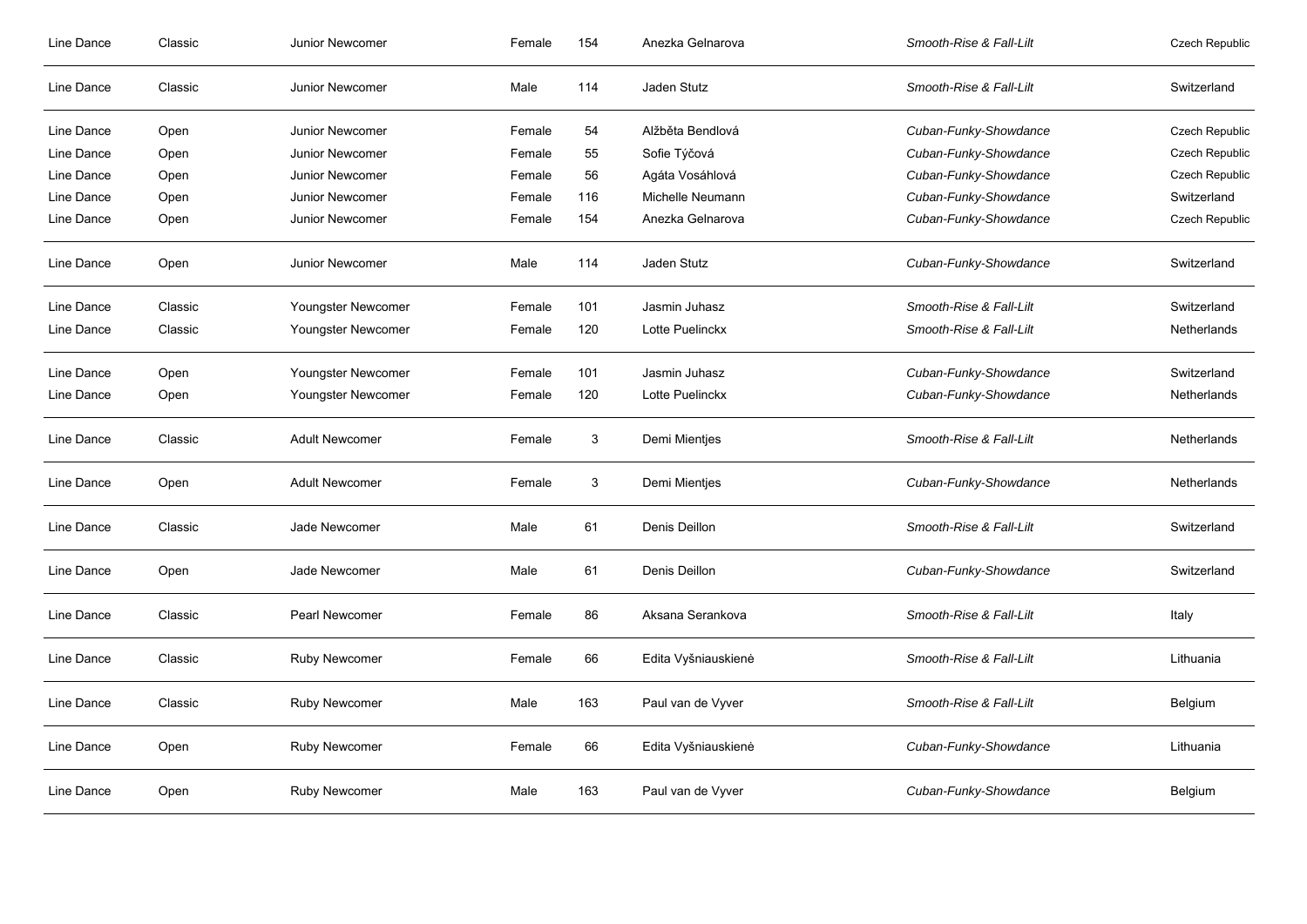| Line Dance | Classic | <b>Emerald Newcomer</b>  | Female | $\boldsymbol{9}$ | Angelika Pfeiffer       | Smooth-Rise & Fall-Lilt | Austria            |
|------------|---------|--------------------------|--------|------------------|-------------------------|-------------------------|--------------------|
| Line Dance | Classic | <b>Emerald Newcomer</b>  | Female | 45               | Anastasia Cornu         | Smooth-Rise & Fall-Lilt | Switzerland        |
| Line Dance | Classic | <b>Emerald Newcomer</b>  | Female | 162              | Patricia Coppens        | Smooth-Rise & Fall-Lilt | Belgium            |
| Line Dance | Open    | <b>Emerald Newcomer</b>  | Female | 9                | Angelika Pfeiffer       | Cuban-Funky-Showdance   | Austria            |
| Line Dance | Open    | <b>Emerald Newcomer</b>  | Female | 45               | Anastasia Cornu         | Cuban-Funky-Showdance   | Switzerland        |
| Line Dance | Open    | <b>Emerald Newcomer</b>  | Female | 162              | Patricia Coppens        | Cuban-Funky-Showdance   | Belgium            |
| Line Dance | Classic | Platinum Newcomer        | Female | 146              | <b>Felicia Males</b>    | Smooth-Rise & Fall-Lilt | South Africa       |
| Line Dance | Open    | <b>Platinum Newcomer</b> | Female | 146              | <b>Felicia Males</b>    | Cuban-Funky-Showdance   | South Africa       |
| Line Dance | Classic | <b>Junior Novice</b>     | Female | 103              | Lorena Jozic            | Smooth-Rise & Fall-Lilt | Switzerland        |
| Line Dance | Classic | <b>Junior Novice</b>     | Female | 107              | <b>Amely Stutz</b>      | Smooth-Rise & Fall-Lilt | Switzerland        |
| Line Dance | Classic | <b>Junior Novice</b>     | Female | 108              | Sarah Schaltegger       | Smooth-Rise & Fall-Lilt | Switzerland        |
| Line Dance | Classic | <b>Junior Novice</b>     | Female | 110              | Yara Brauchli           | Smooth-Rise & Fall-Lilt | Switzerland        |
| Line Dance | Classic | <b>Junior Novice</b>     | Female | 127              | Keita Evelīna Ernstsone | Smooth-Rise & Fall-Lilt | Latvia             |
| Line Dance | Open    | <b>Junior Novice</b>     | Female | 103              | Lorena Jozic            | Cuban-Funky-Showdance   | Switzerland        |
| Line Dance | Open    | <b>Junior Novice</b>     | Female | 107              | <b>Amely Stutz</b>      | Cuban-Funky-Showdance   | Switzerland        |
| Line Dance | Open    | Junior Novice            | Female | 108              | Sarah Schaltegger       | Cuban-Funky-Showdance   | Switzerland        |
| Line Dance | Open    | <b>Junior Novice</b>     | Female | 110              | Yara Brauchli           | Cuban-Funky-Showdance   | Switzerland        |
| Line Dance | Open    | <b>Junior Novice</b>     | Female | 127              | Keita Evelīna Ernstsone | Cuban-Funky-Showdance   | Latvia             |
| Line Dance | Classic | Youngster Novice         | Female | 53               | Aneta Brynychová        | Smooth-Rise & Fall-Lilt | Czech Republic     |
| Line Dance | Classic | Youngster Novice         | Female | 67               | Paula Bodniece          | Smooth-Rise & Fall-Lilt | Latvia             |
| Line Dance | Classic | Youngster Novice         | Female | 105              | Larissa Schnur          | Smooth-Rise & Fall-Lilt | Switzerland        |
| Line Dance | Classic | Youngster Novice         | Female | 128              | Krista Laura Bērzina    | Smooth-Rise & Fall-Lilt | Latvia             |
| Line Dance | Open    | Youngster Novice         | Female | 53               | Aneta Brynychová        | Cuban-Funky-Showdance   | Czech Republic     |
| Line Dance | Open    | Youngster Novice         | Female | 67               | Paula Bodniece          | Cuban-Funky-Showdance   | Latvia             |
| Line Dance | Open    | Youngster Novice         | Female | 105              | Larissa Schnur          | Cuban-Funky-Showdance   | Switzerland        |
| Line Dance | Open    | Youngster Novice         | Female | 128              | Krista Laura Bērzina    | Cuban-Funky-Showdance   | Latvia             |
| Line Dance | Classic | <b>Adult Novice</b>      | Female | 14               | Déborah Gautier         | Smooth-Rise & Fall-Lilt | France             |
| Line Dance | Classic | <b>Adult Novice</b>      | Female | 35               | Wietske Boersma         | Smooth-Rise & Fall-Lilt | <b>Netherlands</b> |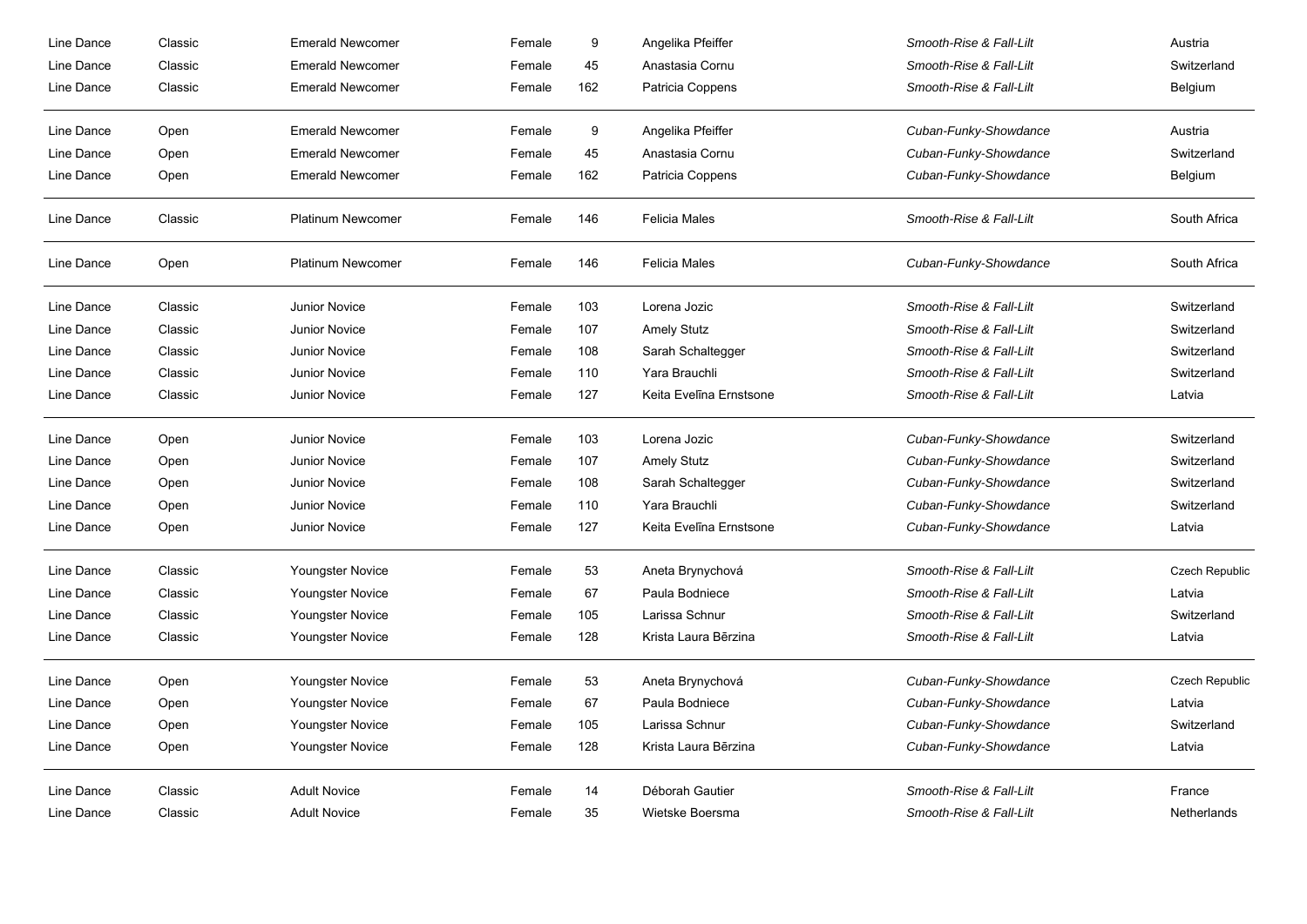| Line Dance | Classic | <b>Adult Novice</b> | Female | 49   | Adriana Hejdová      | Smooth-Rise & Fall-Lilt | Czech Republic |
|------------|---------|---------------------|--------|------|----------------------|-------------------------|----------------|
| Line Dance | Classic | <b>Adult Novice</b> | Female | 51   | Lenka Hecklová       | Smooth-Rise & Fall-Lilt | Czech Republic |
| Line Dance | Open    | <b>Adult Novice</b> | Female | 14   | Déborah Gautier      | Cuban-Funky-Showdance   | France         |
| Line Dance | Open    | <b>Adult Novice</b> | Female | 35   | Wietske Boersma      | Cuban-Funky-Showdance   | Netherlands    |
| Line Dance | Open    | <b>Adult Novice</b> | Female | 49   | Adriana Hejdová      | Cuban-Funky-Showdance   | Czech Republic |
| Line Dance | Open    | <b>Adult Novice</b> | Female | 51   | Lenka Hecklová       | Cuban-Funky-Showdance   | Czech Republic |
| Line Dance | Classic | Jade Novice         | Female | $10$ | Naïla Bonnier        | Smooth-Rise & Fall-Lilt | France         |
| Line Dance | Classic | Jade Novice         | Female | 58   | Eliane Tena          | Smooth-Rise & Fall-Lilt | Switzerland    |
| Line Dance | Classic | Jade Novice         | Female | 126  | Marta Rozīte         | Smooth-Rise & Fall-Lilt | Latvia         |
| Line Dance | Open    | Jade Novice         | Female | 10   | Naïla Bonnier        | Cuban-Funky-Showdance   | France         |
| Line Dance | Open    | Jade Novice         | Female | 58   | Eliane Tena          | Cuban-Funky-Showdance   | Switzerland    |
| Line Dance | Open    | Jade Novice         | Female | 126  | Marta Rozīte         | Cuban-Funky-Showdance   | Latvia         |
| Line Dance | Classic | <b>Pearl Novice</b> | Female | 37   | Alexandra Bodenan    | Smooth-Rise & Fall-Lilt | France         |
| Line Dance | Classic | Pearl Novice        | Female | 73   | Jurate Labarevica    | Smooth-Rise & Fall-Lilt | Latvia         |
| Line Dance | Open    | <b>Pearl Novice</b> | Female | 37   | Alexandra Bodenan    | Cuban-Funky-Showdance   | France         |
| Line Dance | Open    | Pearl Novice        | Female | 73   | Jurate Labarevica    | Cuban-Funky-Showdance   | Latvia         |
| Line Dance | Classic | <b>Ruby Novice</b>  | Female | 8    | Regina Kailer        | Smooth-Rise & Fall-Lilt | Austria        |
| Line Dance | Classic | <b>Ruby Novice</b>  | Female | 16   | Corinne Kozlowski    | Smooth-Rise & Fall-Lilt | France         |
| Line Dance | Classic | <b>Ruby Novice</b>  | Female | 36   | Ingrid Jonkers       | Smooth-Rise & Fall-Lilt | Netherlands    |
| Line Dance | Classic | <b>Ruby Novice</b>  | Female | 39   | Roxane Vial          | Smooth-Rise & Fall-Lilt | France         |
| Line Dance | Classic | <b>Ruby Novice</b>  | Female | 88   | Eva Langgartner      | Smooth-Rise & Fall-Lilt | Italy          |
| Line Dance | Classic | <b>Ruby Novice</b>  | Female | 90   | Antonella Stefanelli | Smooth-Rise & Fall-Lilt | Switzerland    |
| Line Dance | Open    | <b>Ruby Novice</b>  | Female | 8    | Regina Kailer        | Cuban-Funky-Showdance   | Austria        |
| Line Dance | Open    | <b>Ruby Novice</b>  | Female | 16   | Corinne Kozlowski    | Cuban-Funky-Showdance   | France         |
| Line Dance | Open    | <b>Ruby Novice</b>  | Female | 36   | Ingrid Jonkers       | Cuban-Funky-Showdance   | Netherlands    |
| Line Dance | Open    | <b>Ruby Novice</b>  | Female | 39   | Roxane Vial          | Cuban-Funky-Showdance   | France         |
| Line Dance | Open    | <b>Ruby Novice</b>  | Female | 88   | Eva Langgartner      | Cuban-Funky-Showdance   | Italy          |
| Line Dance | Open    | <b>Ruby Novice</b>  | Female | 90   | Antonella Stefanelli | Cuban-Funky-Showdance   | Switzerland    |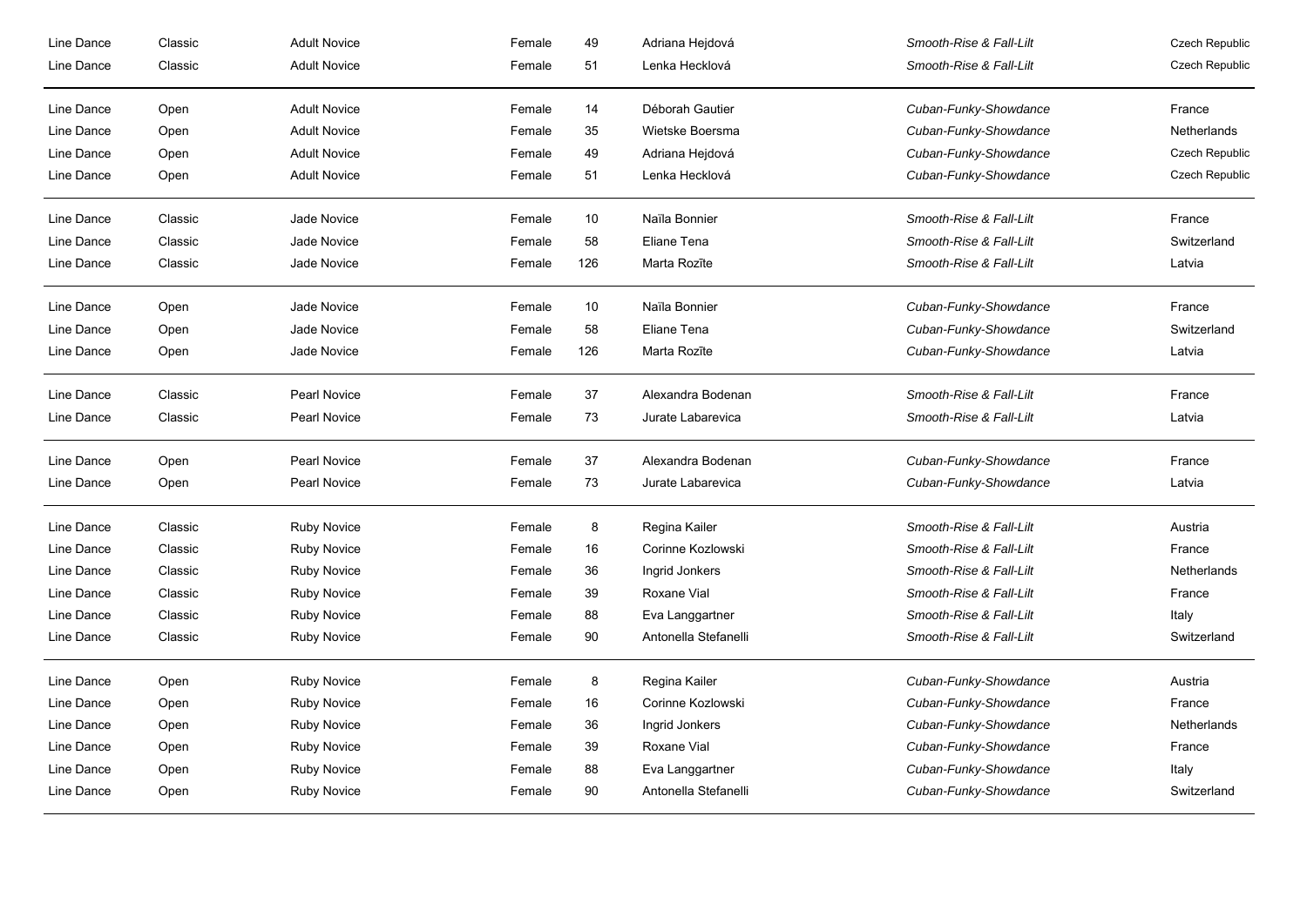| Line Dance | Classic | <b>Emerald Novice</b>  | Female | 42  | Jacqueline Monnard         | Smooth-Rise & Fall-Lilt | Switzerland  |
|------------|---------|------------------------|--------|-----|----------------------------|-------------------------|--------------|
| Line Dance | Classic | <b>Emerald Novice</b>  | Female | 75  | <b>Brigitte Meier</b>      | Smooth-Rise & Fall-Lilt | Switzerland  |
| Line Dance | Classic | <b>Emerald Novice</b>  | Female | 78  | <b>Christine Fehringer</b> | Smooth-Rise & Fall-Lilt | Austria      |
| Line Dance | Classic | <b>Emerald Novice</b>  | Female | 133 | Monika Gonin Frischknecht  | Smooth-Rise & Fall-Lilt | Switzerland  |
| Line Dance | Classic | <b>Emerald Novice</b>  | Female | 147 | Magdalena Botha            | Smooth-Rise & Fall-Lilt | South Africa |
| Line Dance | Classic | <b>Emerald Novice</b>  | Female | 161 | Natalia Villerusha         | Smooth-Rise & Fall-Lilt | Latvia       |
| Line Dance | Classic | <b>Emerald Novice</b>  | Male   | 47  | Alain Grandchamp           | Smooth-Rise & Fall-Lilt | Switzerland  |
| Line Dance | Classic | <b>Emerald Novice</b>  | Male   | 160 | <b>Karlis Villeruss</b>    | Smooth-Rise & Fall-Lilt | Latvia       |
| Line Dance | Open    | <b>Emerald Novice</b>  | Female | 42  | Jacqueline Monnard         | Cuban-Funky-Showdance   | Switzerland  |
| Line Dance | Open    | <b>Emerald Novice</b>  | Female | 75  | <b>Brigitte Meier</b>      | Cuban-Funky-Showdance   | Switzerland  |
| Line Dance | Open    | <b>Emerald Novice</b>  | Female | 78  | <b>Christine Fehringer</b> | Cuban-Showdance         | Austria      |
| Line Dance | Open    | <b>Emerald Novice</b>  | Female | 133 | Monika Gonin Frischknecht  | Cuban-Funky-Showdance   | Switzerland  |
| Line Dance | Open    | <b>Emerald Novice</b>  | Female | 147 | Magdalena Botha            | Cuban-Funky-Showdance   | South Africa |
| Line Dance | Open    | <b>Emerald Novice</b>  | Female | 161 | Natalia Villerusha         | Cuban-Funky-Showdance   | Latvia       |
| Line Dance | Open    | <b>Emerald Novice</b>  | Male   | 47  | Alain Grandchamp           | Cuban-Funky-Showdance   | Switzerland  |
| Line Dance | Open    | <b>Emerald Novice</b>  | Male   | 160 | <b>Karlis Villeruss</b>    | Cuban-Funky-Showdance   | Latvia       |
| Line Dance | Classic | Youngster Intermediate | Female | 112 | Lisa Fitze                 | Smooth-Lilt             | Switzerland  |
| Line Dance | Open    | Youngster Intermediate | Female | 112 | Lisa Fitze                 | Cuban-Funky-Showdance   | Switzerland  |
| Line Dance | Classic | Adult Intermediate     | Female | 18  | Valerie Heijne             | Smooth-Rise & Fall-Lilt | Netherlands  |
| Line Dance | Classic | Adult Intermediate     | Female | 84  | Marina Perathoner          | Smooth-Rise & Fall-Lilt | Italy        |
| Line Dance | Classic | Adult Intermediate     | Female | 93  | Lisa Angst                 | Smooth-Rise & Fall-Lilt | Switzerland  |
| Line Dance | Classic | Adult Intermediate     | Female | 143 | Barbara Wöhry              | Smooth-Rise & Fall-Lilt | Austria      |
| Line Dance | Open    | Adult Intermediate     | Female | 18  | Valerie Heijne             | Cuban-Funky-Showdance   | Netherlands  |
| Line Dance | Open    | Adult Intermediate     | Female | 84  | Marina Perathoner          | Cuban-Funky-Showdance   | Italy        |
| Line Dance | Open    | Adult Intermediate     | Female | 93  | Lisa Angst                 | Cuban-Funky-Showdance   | Switzerland  |
| Line Dance | Open    | Adult Intermediate     | Female | 119 | Lea Stuffer                | Cuban-Funky             | Italy        |
| Line Dance | Open    | Adult Intermediate     | Female | 143 | Barbara Wöhry              | Cuban-Funky-Showdance   | Austria      |
| Line Dance | Classic | Jade Intermediate      | Female | 12  | Magalie Opry               | Smooth-Rise & Fall-Lilt | France       |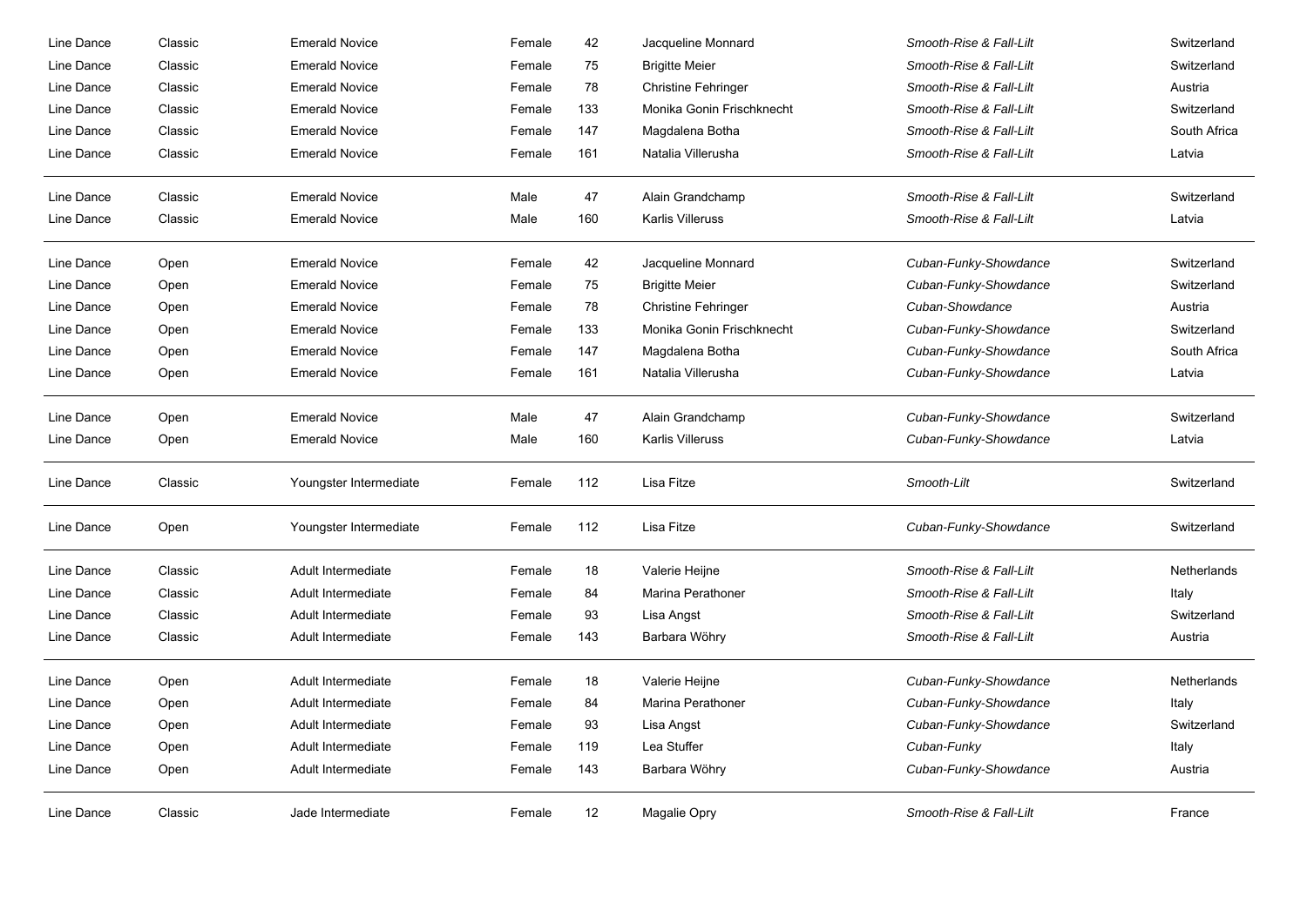| Line Dance | Classic | Jade Intermediate    | Female | 131        | Melanie Paquot              | Smooth-Rise & Fall-Lilt | Belgium     |
|------------|---------|----------------------|--------|------------|-----------------------------|-------------------------|-------------|
| Line Dance | Classic | Jade Intermediate    | Female | 140        | Olga Klöne                  | Smooth-Rise & Fall-Lilt | Netherlands |
| Line Dance | Open    | Jade Intermediate    | Female | 12         | Magalie Opry                | Cuban-Funky-Showdance   | France      |
| Line Dance | Open    | Jade Intermediate    | Female | 131        | Melanie Paquot              | Cuban-Funky-Showdance   | Belgium     |
| Line Dance | Open    | Jade Intermediate    | Female | 140        | Olga Klöne                  | Cuban-Funky-Showdance   | Netherlands |
| Line Dance | Classic | Pearl Intermediate   | Female | 33         | <b>Monika Decurtins</b>     | Smooth-Rise & Fall-Lilt | Switzerland |
| Line Dance | Classic | Pearl Intermediate   | Female | 121        | Paula Puelinckx             | Smooth-Rise & Fall-Lilt | Netherlands |
| Line Dance | Open    | Pearl Intermediate   | Female | 33         | <b>Monika Decurtins</b>     | Cuban-Funky-Showdance   | Switzerland |
| Line Dance | Open    | Pearl Intermediate   | Female | 121        | Paula Puelinckx             | Cuban-Funky-Showdance   | Netherlands |
| Line Dance | Classic | Ruby Intermediate    | Female | 5          | <b>Chantal Gosselin</b>     | Smooth-Rise & Fall-Lilt | France      |
| Line Dance | Classic | Ruby Intermediate    | Female | 22         | Sina Scheiwiller            | Smooth-Rise & Fall-Lilt | Switzerland |
| Line Dance | Classic | Ruby Intermediate    | Female | 25         | Karola Braunecker           | Smooth-Rise & Fall-Lilt | Austria     |
| Line Dance | Classic | Ruby Intermediate    | Female | 28         | <b>Nelly Conrad</b>         | Smooth-Rise & Fall-Lilt | France      |
| Line Dance | Classic | Ruby Intermediate    | Female | 70         | Michaela Tscherny           | Smooth-Rise & Fall-Lilt | Austria     |
| Line Dance | Classic | Ruby Intermediate    | Female | 71         | Kelli Haugen                | Smooth-Rise & Fall-Lilt | Norway      |
| Line Dance | Classic | Ruby Intermediate    | Female | 74         | Bjørg Anita Gustavsen Riste | Smooth-Rise & Fall-Lilt | Norway      |
| Line Dance | Classic | Ruby Intermediate    | Female | 77         | Sonja Schöndorfer           | Smooth-Rise & Fall-Lilt | Austria     |
| Line Dance | Open    | Ruby Intermediate    | Female | $\sqrt{5}$ | <b>Chantal Gosselin</b>     | Cuban-Funky-Showdance   | France      |
| Line Dance | Open    | Ruby Intermediate    | Female | 22         | Sina Scheiwiller            | Cuban-Funky-Showdance   | Switzerland |
| Line Dance | Open    | Ruby Intermediate    | Female | 25         | Karola Braunecker           | Cuban-Funky-Showdance   | Austria     |
| Line Dance | Open    | Ruby Intermediate    | Female | 28         | Nelly Conrad                | Cuban-Funky-Showdance   | France      |
| Line Dance | Open    | Ruby Intermediate    | Female | 70         | Michaela Tscherny           | Cuban-Funky-Showdance   | Austria     |
| Line Dance | Open    | Ruby Intermediate    | Female | 71         | Kelli Haugen                | Cuban-Funky-Showdance   | Norway      |
| Line Dance | Open    | Ruby Intermediate    | Female | 74         | Bjørg Anita Gustavsen Riste | Cuban-Funky-Showdance   | Norway      |
| Line Dance | Open    | Ruby Intermediate    | Female | 77         | Sonja Schöndorfer           | Cuban-Funky-Showdance   | Austria     |
| Line Dance | Classic | Emerald Intermediate | Female | 31         | Helena Grandjean            | Smooth-Rise & Fall-Lilt | France      |
| Line Dance | Classic | Emerald Intermediate | Female | 81         | Marianne Favre              | Smooth-Rise & Fall-Lilt | Switzerland |
| Line Dance | Classic | Emerald Intermediate | Female | 137        | <b>Henriette Deillon</b>    | Smooth-Rise & Fall-Lilt | Switzerland |
| Line Dance | Classic | Emerald Intermediate | Female | 158        | Skirmante Makauskiene       | Smooth-Rise & Fall-Lilt | Lithuania   |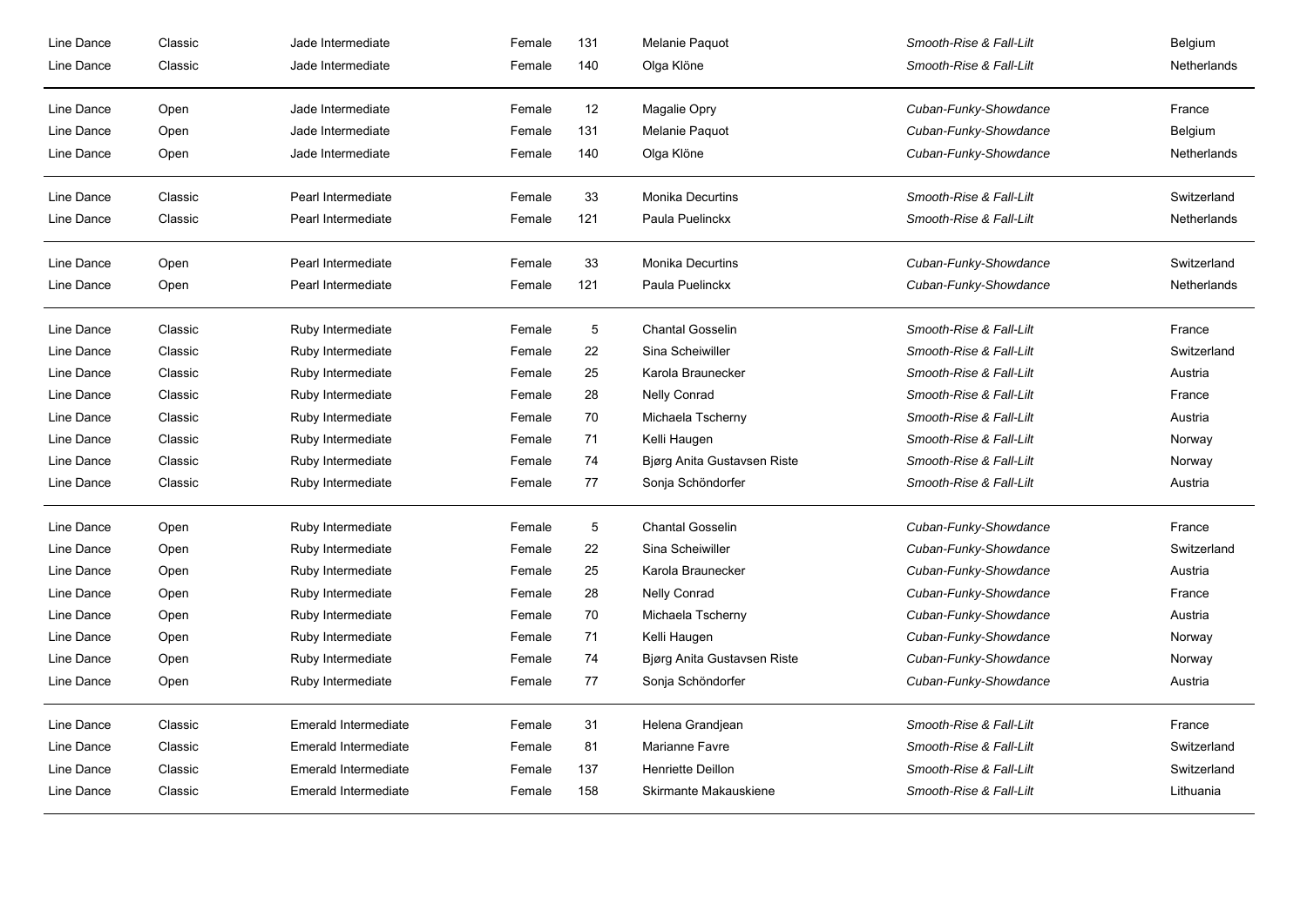| Line Dance | Classic          | Emerald Intermediate        | Male   | 40           | André Deillon            | Smooth-Rise & Fall-Lilt | Switzerland  |
|------------|------------------|-----------------------------|--------|--------------|--------------------------|-------------------------|--------------|
| Line Dance | Classic          | <b>Emerald Intermediate</b> | Male   | 68           | Leon Nel                 | Smooth-Rise & Fall-Lilt | South Africa |
| Line Dance | Open             | Emerald Intermediate        | Female | 31           | Helena Grandjean         | Cuban-Funky-Showdance   | France       |
| Line Dance | Open             | Emerald Intermediate        | Female | 81           | Marianne Favre           | Cuban-Funky             | Switzerland  |
| Line Dance | Open             | Emerald Intermediate        | Female | 137          | <b>Henriette Deillon</b> | Cuban-Funky             | Switzerland  |
| Line Dance | Open             | Emerald Intermediate        | Female | 158          | Skirmante Makauskiene    | Cuban-Funky-Showdance   | Lithuania    |
| Line Dance | Open             | <b>Emerald Intermediate</b> | Male   | 40           | André Deillon            | Cuban-Funky             | Switzerland  |
| Line Dance | Open             | <b>Emerald Intermediate</b> | Male   | 68           | Leon Nel                 | Cuban-Funky-Showdance   | South Africa |
| Line Dance | Classic          | <b>Adult Advanced</b>       | Female | $\mathbf{1}$ | Chloé Ourties            | Smooth-Rise & Fall-Lilt | France       |
| Line Dance | Classic          | <b>Adult Advanced</b>       | Female | 92           | Katelin Jane Haugen      | Smooth-Lilt             | Norway       |
| Line Dance | Classic          | <b>Adult Advanced</b>       | Female | 95           | Janine Rohrer            | Smooth-Rise & Fall-Lilt | Switzerland  |
| Line Dance | Classic          | <b>Adult Advanced</b>       | Female | 149          | Norina Meier             | Smooth-Lilt             | Switzerland  |
| Line Dance | Open             | <b>Adult Advanced</b>       | Female | $\mathbf{1}$ | Chloé Ourties            | Cuban-Funky-Showdance   | France       |
| Line Dance | Open             | <b>Adult Advanced</b>       | Female | 92           | Katelin Jane Haugen      | Cuban-Funky             | Norway       |
| Line Dance | Open             | <b>Adult Advanced</b>       | Female | 95           | Janine Rohrer            | Cuban-Funky-Showdance   | Switzerland  |
| Line Dance | Open             | <b>Adult Advanced</b>       | Female | 149          | Norina Meier             | Cuban-Funky             | Switzerland  |
| Line Dance | Classic          | Jade Advanced               | Female | 23           | Nadja Rosenzopf          | Smooth-Rise & Fall-Lilt | Austria      |
| Line Dance | Classic          | Jade Advanced               | Female | 79           | Mireille Donzallaz       | Smooth-Rise & Fall-Lilt | Switzerland  |
| Line Dance | Open             | Jade Advanced               | Female | 23           | Nadja Rosenzopf          | Cuban-Showdance         | Austria      |
| Line Dance | Open             | Jade Advanced               | Female | 79           | Mireille Donzallaz       | Funky-Showdance         | Switzerland  |
| Line Dance | Classic          | Ruby Advanced               | Female | 150          | Bente Johnsen            | Smooth-Rise & Fall      | Norway       |
| Line Dance | Classic          | Ruby Advanced               | Female | 167          | Monica Fabricatore       | Smooth-Rise & Fall-Lilt | Italy        |
| Line Dance | Open             | Ruby Advanced               | Female | 167          | Monica Fabricatore       | Cuban-Funky-Showdance   | Italy        |
| Line Dance | Showcase Classic | Adult                       | Female | $\mathbf{1}$ | Chloé Ourties            | Smooth-Rise & Fall-Lilt | France       |
| Line Dance | Showcase Classic | Adult                       | Female | 92           | Katelin Jane Haugen      | Smooth-Lilt             | Norway       |
| Line Dance | Showcase Classic | Adult                       | Female | 95           | Janine Rohrer            | Smooth-Lilt             | Switzerland  |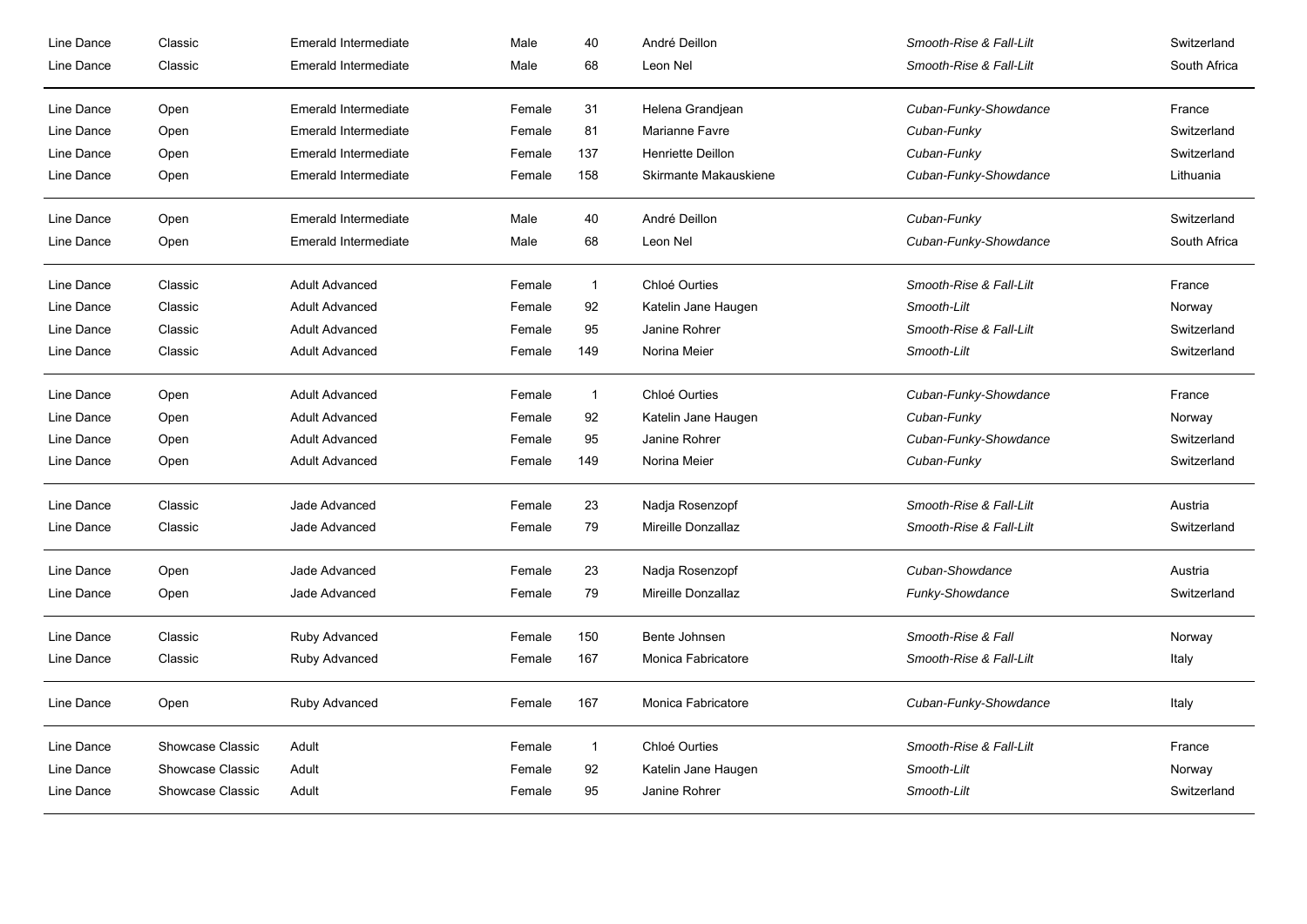| Line Dance   | Showcase Open    | Adult                 | Female | 92  | Katelin Jane Haugen                      | Funky-Showdance                                                                 | Norway             |
|--------------|------------------|-----------------------|--------|-----|------------------------------------------|---------------------------------------------------------------------------------|--------------------|
| Line Dance   | Showcase Open    | Adult                 | Female | 95  | Janine Rohrer                            | Funky-Showdance                                                                 | Switzerland        |
| Line Dance   | Showcase Classic | Jade                  | Female | 23  | Nadja Rosenzopf                          | Smooth-Lilt                                                                     | Austria            |
| Line Dance   | Showcase Classic | Jade                  | Female | 79  | Mireille Donzallaz                       | Smooth-Rise & Fall-Lilt                                                         | Switzerland        |
| Line Dance   | Showcase Open    | Jade                  | Female | 79  | Mireille Donzallaz                       | Cuban-Funky-Showdance                                                           | Switzerland        |
| Line Dance   | <b>Stars</b>     | Elite Star            | Female | 19  | Amanda Rizzello                          | Classic 1-Classic 2                                                             | France             |
| Line Dance   | <b>Stars</b>     | <b>Elite Star</b>     | Female | 29  | Meaghan McHugh                           | Classic 1-Classic 2-Classic 3-Showcase 4-Showcase 5-Showcase 6 Ireland          |                    |
| Line Dance   | <b>Stars</b>     | <b>Elite Star</b>     | Female | 65  | Megija Upesjozupa                        | Classic 1-Classic 2-Classic 3-Showcase 4-Showcase 5-Showcase 6-Medley Latvia    |                    |
| Line Dance   | <b>Stars</b>     | <b>Elite Star</b>     | Female | 125 | Chantal Pascalle van Dijk                | Classic 1-Classic 2-Classic 3-Showcase 5-Showcase 6 Netherlands                 |                    |
| Line Dance   | <b>Stars</b>     | <b>Elite Star</b>     | Female | 151 | Laura Bartolomei                         | Classic 1-Classic 3-Showcase 5-Showcase 6                                       | France             |
| Line Dance   | <b>Stars</b>     | <b>Elite Star</b>     | Female | 152 | Anja Riste                               | Classic 1                                                                       | Norway             |
| Line Dance   | <b>Stars</b>     | Majestic Star         | Female | 89  | Leilani Legaspi                          | Classic 1-Classic 2-Classic 3-Showcase 6                                        | Italy              |
| Choreography | Choreography     | Beginner              |        | 64  | Marie Kerschbaumer                       | <b>Rhythm Blues</b>                                                             | Austria            |
| Choreography | Choreography     | Beginner              |        | 72  | Kelli Haugen                             | Dance Mom                                                                       | Norway             |
| Choreography | Choreography     | Beginner              |        | 124 | Mary Bee Marica Friedrich                | All I Need Is Yor Love                                                          | Germany            |
| Choreography | Choreography     | Improver/intermediate |        | 26  | Karola Braunecker                        | But if I were you                                                               | Austria            |
| Choreography | Choreography     | Improver/intermediate |        | 64  | Marie Kerschbaumer                       | About Love                                                                      | Austria            |
| Choreography | Choreography     | Improver/intermediate |        | 72  | Kelli Haugen                             | Hit Me Up!                                                                      | Norway             |
| Choreography | Choreography     | Improver/intermediate |        | 124 | Mary Bee Marica Friedrich                | Way It Is (I sorry)                                                             | Germany            |
| Choreography | Choreography     | Improver/intermediate |        | 142 | Olga Klöne                               | Finally                                                                         | Netherlands        |
| Choreography | Choreography     | Improver/intermediate |        | 145 | Barbara Wöhry                            | Love Of My Life                                                                 | Austria            |
| Choreography | Choreography     | Improver/intermediate |        | 157 | Chloé Ourties                            | <b>Dancing Beat</b>                                                             | France             |
| Couple Dance | Classic          | Jade Newcomer         |        | 62  | Denis Deillon and Eliane Tena            | Night club-Cha Cha-Two Step-West Coast swing Switzerland                        |                    |
| Couple Dance | Classic          | Pearl Novice          |        | 122 | Peter Puelinckx and Paula Puelinckx      | Night club-Cha Cha-Waltz-Two Step-East Coast Swing-West Coast swing Netherlands |                    |
| Couple Dance | Classic          | Adult Intermediate    |        | 153 | Jose Miguel Belloque Vane and Anja Riste | Polka-Cha Cha-West Coast swing                                                  | Netherlands/Norway |
| Couple Dance | Showcase         | Adult                 |        | 153 | Jose Miguel Belloque Vane and Anja Riste | Waltz                                                                           | Netherlands/Norway |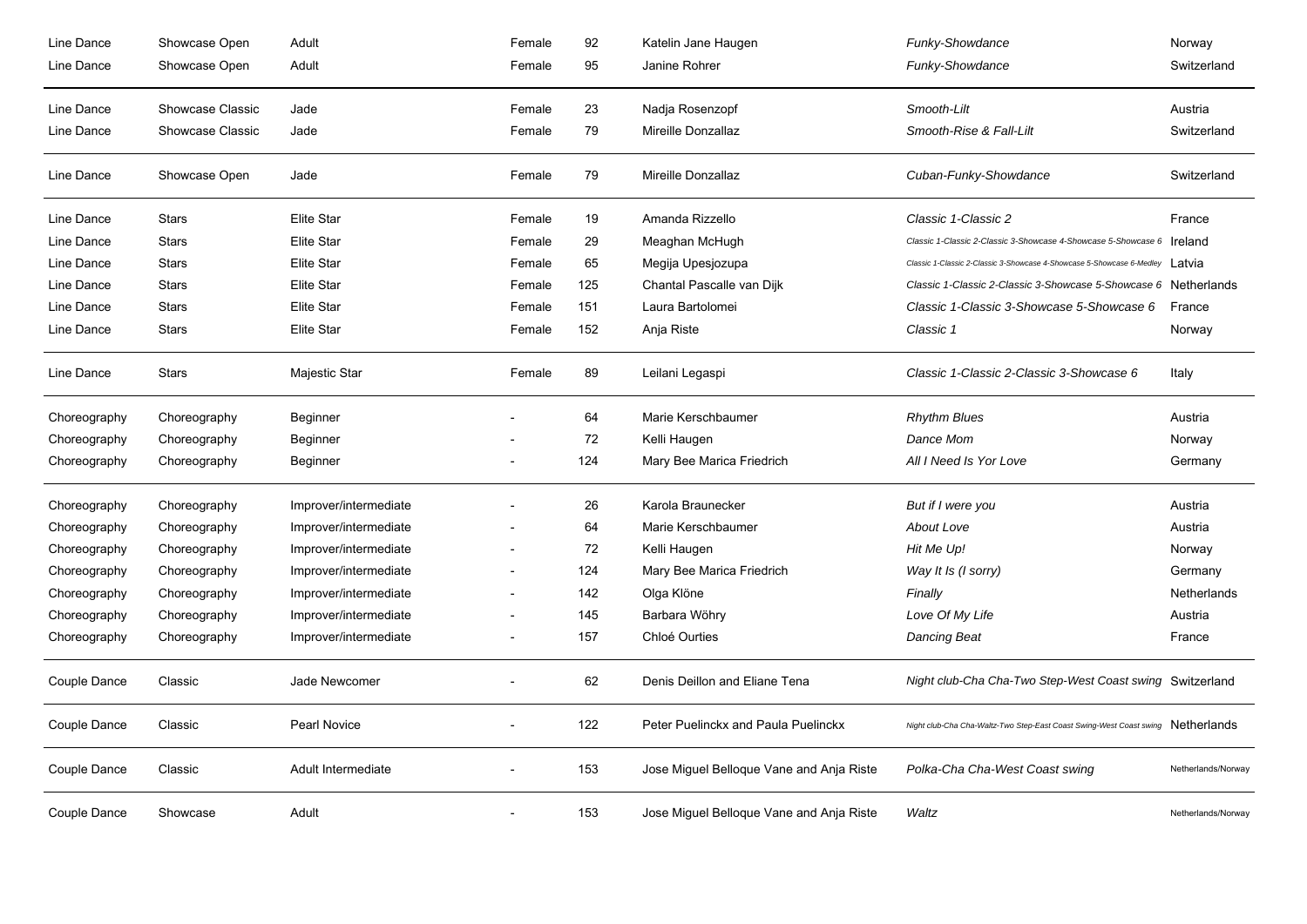| ProAm Dance | <b>Starter</b> | Junior Starter          | (L) | 115            | Jaden Stutz with Laura Bartolomei                                   | Cha Cha-Two Step-West Coast swing                                                                       | Switzerland |
|-------------|----------------|-------------------------|-----|----------------|---------------------------------------------------------------------|---------------------------------------------------------------------------------------------------------|-------------|
| ProAm Dance | Newcomer       | Kiddie Newcomer         | (F) | 136            | Luce Allard with Sébastien Bonnier                                  | Night club-Cha Cha-Two Step-West Coast swing France                                                     |             |
| ProAm Dance | Newcomer       | Kiddie Newcomer         | (F) | 165            | Rébecca Martenon-Cerpolet with Sébastien Bonnier Night club-Cha Cha |                                                                                                         | France      |
| ProAm Dance | Newcomer       | Junior Newcomer         | (F) | 104            | Lorena Jozic with Daniel Trepat                                     | Night club-Cha Cha-Two Step-West Coast swing Switzerland                                                |             |
| ProAm Dance | Newcomer       | Youngster Newcomer      | (F) | 106            | Larissa Schnur with Daniel Trepat                                   | Night club-Cha Cha-Two Step-West Coast swing Switzerland                                                |             |
| ProAm Dance | Newcomer       | <b>Adult Newcomer</b>   | (F) | 4              | Demi Mientjes with Daniel Trepat                                    | Night club-Cha Cha-Two Step-West Coast swing Netherlands                                                |             |
| ProAm Dance | Newcomer       | <b>Adult Newcomer</b>   | (F) | 15             | Déborah Gautier with Sébastien Bonnier                              | Night club-Cha Cha-Two Step-West Coast swing France                                                     |             |
| ProAm Dance | Newcomer       | Jade Newcomer           | (F) | 11             | Naïla Bonnier with Roy Verdonk                                      | Night club-Cha Cha-Two Step-West Coast swing France                                                     |             |
| ProAm Dance | Newcomer       | <b>Pearl Newcomer</b>   | (F) | 38             | Alexandra Bodenan with Sébastien Bonnier                            | Night club-Cha Cha-Two Step-West Coast swing France                                                     |             |
| ProAm Dance | Newcomer       | <b>Ruby Newcomer</b>    | (F) | 17             | Corinne Kozlowski with Sébastien Bonnier                            | Night club-Cha Cha-Two Step-West Coast swing France                                                     |             |
| ProAm Dance | Newcomer       | <b>Ruby Newcomer</b>    | (F) | 91             | Antonella Stefanelli with Miquel Menendez                           | Night club-Cha Cha-Two Step-West Coast swing Switzerland                                                |             |
| ProAm Dance | Newcomer       | <b>Emerald Newcomer</b> | (F) | 134            |                                                                     | Monika Gonin Frischknecht with Miquel Menendez Night club-Cha Cha-Two Step-West Coast swing Switzerland |             |
| ProAm Dance | Classic        | <b>Junior Novice</b>    | (F) | 109            | Sarah Schaltegger with Daniel Trepat                                | Night club-Cha Cha-Waltz-Two Step-East Coast Swing-West Coast swing                                     | Switzerland |
| ProAm Dance | Classic        | <b>Junior Novice</b>    | (F) | 111            | Yara Brauchli with Daniel Trepat                                    | Night club-Cha Cha-Waltz-Two Step-East Coast Swing-West Coast swing Switzerland                         |             |
| ProAm Dance | Classic        | Youngster Novice        | (F) | $\overline{7}$ | Leann Geelen with Daan Geelen                                       | Night club-Cha Cha-Waltz-Two Step-East Coast Swing-West Coast swing Netherlands                         |             |
| ProAm Dance | Classic        | Youngster Novice        | (F) | 113            | Lisa Fitze with Daniel Trepat                                       | Night club-Cha Cha-Waltz-Two Step-East Coast Swing-West Coast swing                                     | Switzerland |
| ProAm Dance | Classic        | <b>Adult Novice</b>     | (F) | 20             | Amanda Rizzello with Daniel Trepat                                  | Night club-Cha Cha-Waltz-Two Step-East Coast Swing-West Coast swing                                     | France      |
| ProAm Dance | Classic        | <b>Adult Novice</b>     | (F) | 30             | Meaghan McHugh with Roy Verdonk                                     | Night club-Cha Cha-Waltz-Two Step-East Coast Swing-West Coast swing  reland                             |             |
| ProAm Dance | Classic        | <b>Adult Novice</b>     | (F) | 94             | Lisa Angst with Daniel Trepat                                       | Night club-Cha Cha-Waltz-Two Step-East Coast Swing-West Coast swing                                     | Switzerland |
| ProAm Dance | Classic        | <b>Adult Novice</b>     | (F) | 144            | Barbara Wöhry with Daniel Trepat                                    | Night club-Cha Cha-Waltz-Two Step-East Coast Swing-West Coast swing Austria                             |             |
| ProAm Dance | Classic        | Jade Novice             | (F) | 13             | Magalie Opry with Sébastien Bonnier                                 | Night club-Cha Cha-Waltz-Two Step-East Coast Swing-West Coast swing                                     | France      |
| ProAm Dance | Classic        | Jade Novice             | (F) | 24             | Nadja Rosenzopf with Roy Verdonk                                    | Night club-Cha Cha-West Coast swing                                                                     | Austria     |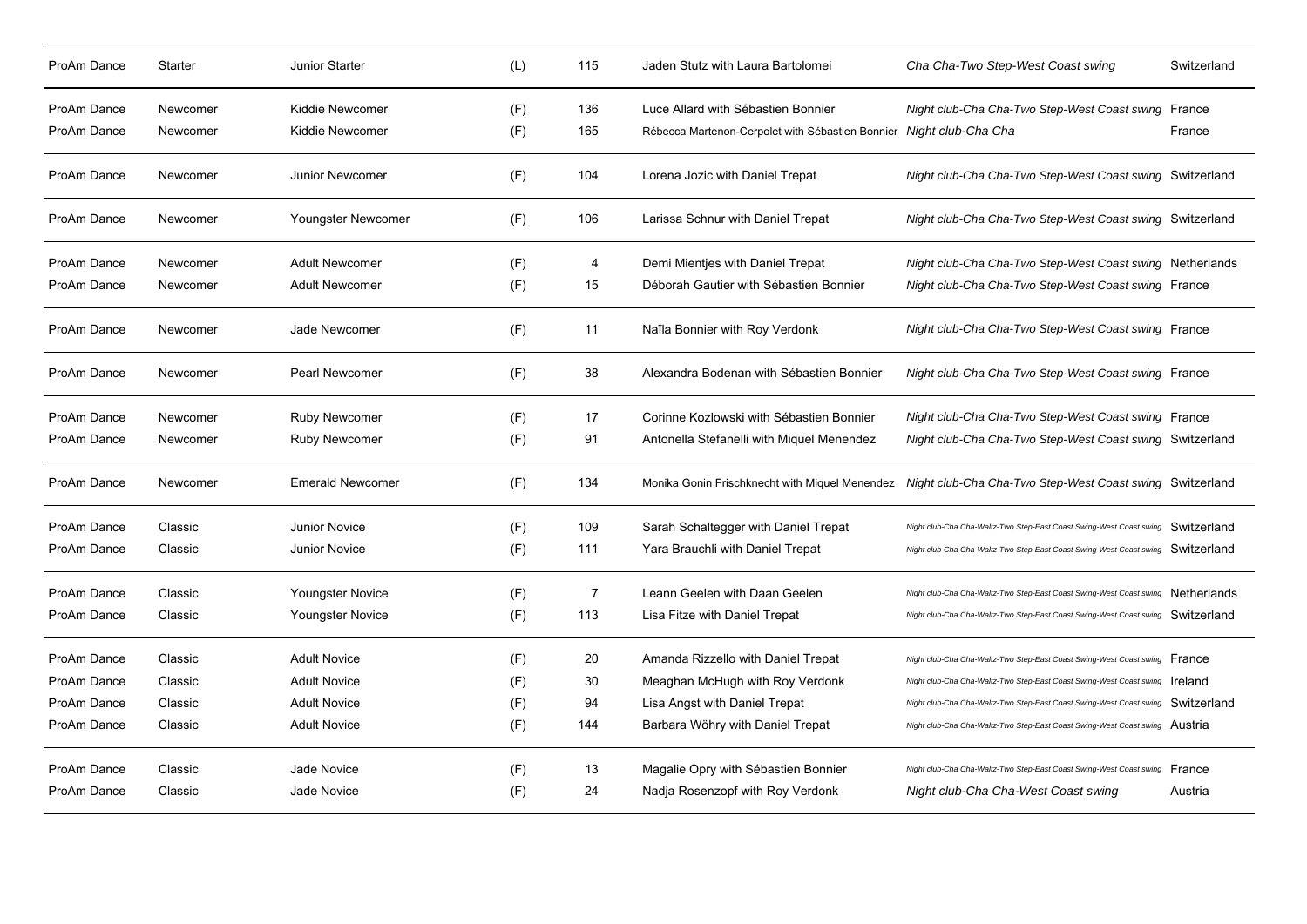| ProAm Dance   | Classic  | Jade Novice              | (L) | 156            | Peter Puelinckx with Christina Boudewijns | Night club-Cha Cha-Waltz-Two Step-West Coast swing Netherlands                                                             |                       |
|---------------|----------|--------------------------|-----|----------------|-------------------------------------------|----------------------------------------------------------------------------------------------------------------------------|-----------------------|
| ProAm Dance   | Classic  | Pearl Novice             | (F) | 6              | Pamela van der Beek with Daan Geelen      | Night club-Cha Cha-Waltz-Two Step-East Coast Swing-West Coast swing Netherlands                                            |                       |
| ProAm Dance   | Classic  | <b>Pearl Novice</b>      | (F) | 123            | Paula Puelinckx with Daniel Trepat        | Night club-Cha Cha-Waltz-Two Step-West Coast swing Netherlands                                                             |                       |
| ProAm Dance   | Classic  | Pearl Novice             | (F) | 130            | Lena Wingaard with Pim van Grootel        | Night club-Cha Cha-Waltz-Two Step-East Coast Swing-West Coast swing NOTWAV                                                 |                       |
| ProAm Dance   | Classic  | <b>Emerald Novice</b>    | (F) | 32             | Helena Grandjean with Roy Verdonk         | Night club-Cha Cha-Waltz-Two Step-East Coast Swing-West Coast swing France                                                 |                       |
| ProAm Dance   | Classic  | <b>Emerald Novice</b>    | (F) | 138            | Henriette Deillon with Daniel Trepat      | Night club-Cha Cha-Waltz-East Coast Swing-West Coast swing Switzerland                                                     |                       |
| ProAm Dance   | Classic  | Adult Intermediate       | (F) | 2              | Chloé Ourties with Daniel Trepat          | Triple Two-Polka-Night club-Cha Cha-Waltz-Two Step-East Coast Swing-West Coast swing France                                |                       |
| ProAm Dance   | Classic  | Jade Intermediate        | (F) | 141            | Olga Klöne with Miquel Menendez           | Triple Two-Polka-Night club-Cha Cha-Waltz-Two Step-East Coast Swing-West Coast swing Netherlands                           |                       |
| ProAm Dance   | Classic  | Emerald Intermediate     | (F) | 27             | Danielle Dellacherie with Roy Verdonk     | Triple Two-Polka-Night club-Cha Cha-Waltz-Two Step-East Coast Swing-West Coast swing Belgium                               |                       |
| ProAm Dance   | Classic  | Platinum Intermediate    | (F) | 132            |                                           | Marie Kerschbaumer with Patrick Misgaiski/Daniel Trepat Triple Two-Cha Cha-Waltz-East Coast Swing-West Coast swing Austria |                       |
| ProAm Dance   | Classic  | Jade Advanced            | (F) | 80             | Mireille Donzallaz with Daniel Trepat     | Polka-Night club-Waltz-East Coast Swing-West Coast swing Switzerland                                                       |                       |
| ProAm Dance   | Showcase | Adult                    | (F) | $\overline{2}$ | Chloé Ourties with Daniel Trepat          | Night club-Cha Cha-Waltz-Two Step                                                                                          | France                |
| ProAm Dance   | Showcase | Jade                     | (F) | 80             | Mireille Donzallaz with Daniel Trepat     | Night club-Cha Cha-Waltz                                                                                                   | Switzerland           |
| ProAm Dance   | Showcase | Emerald                  | (F) | 27             | Danielle Dellacherie with Roy Verdonk     | Triple Two-Polka-Night club-Cha Cha-Waltz-Two Step-East Coast Swing-West Coast Swing                                       | Belgium               |
| ProPro Dance  | Classic  | Adult                    | (F) | 155            | Guillaume Richard with Daniel Trepat      | West Coast swing                                                                                                           | France                |
| ProPro Dance  | Classic  | Pearl                    | (L) | 166            | Daan Geelen with Clive Eaton-Stevens      | Two Step                                                                                                                   | Netherlands           |
| ProPro Dance  | Classic  | Ruby                     | (F) | 21             | Christina Boudewijns with Roy Verdonk     | Triple Two-Night club-Cha Cha-Waltz-Two Step-East Coast Swing-West Coast swing Netherlands                                 |                       |
| ProPro Dance  | Showcase | Ruby                     | (F) | 21             | Christina Boudewijns with Roy Verdonk     | Triple Two-Night club-Cha Cha-Waltz-Two Step-East Coast Swing-West Coast Swing Netherlands                                 |                       |
| Partner Dance | Classic  | <b>Adult Experienced</b> |     | 52             | Lenka Hecklová and Adriana Hejdová        | Dance 1-Dance 2-Dance 3                                                                                                    | <b>Czech Republic</b> |
| Partner Dance | Classic  | Senior Experienced       |     | 41             | André Deillon and Henriette Deillon       | Dance 1-Dance 2-Dance 3                                                                                                    | Switzerland           |